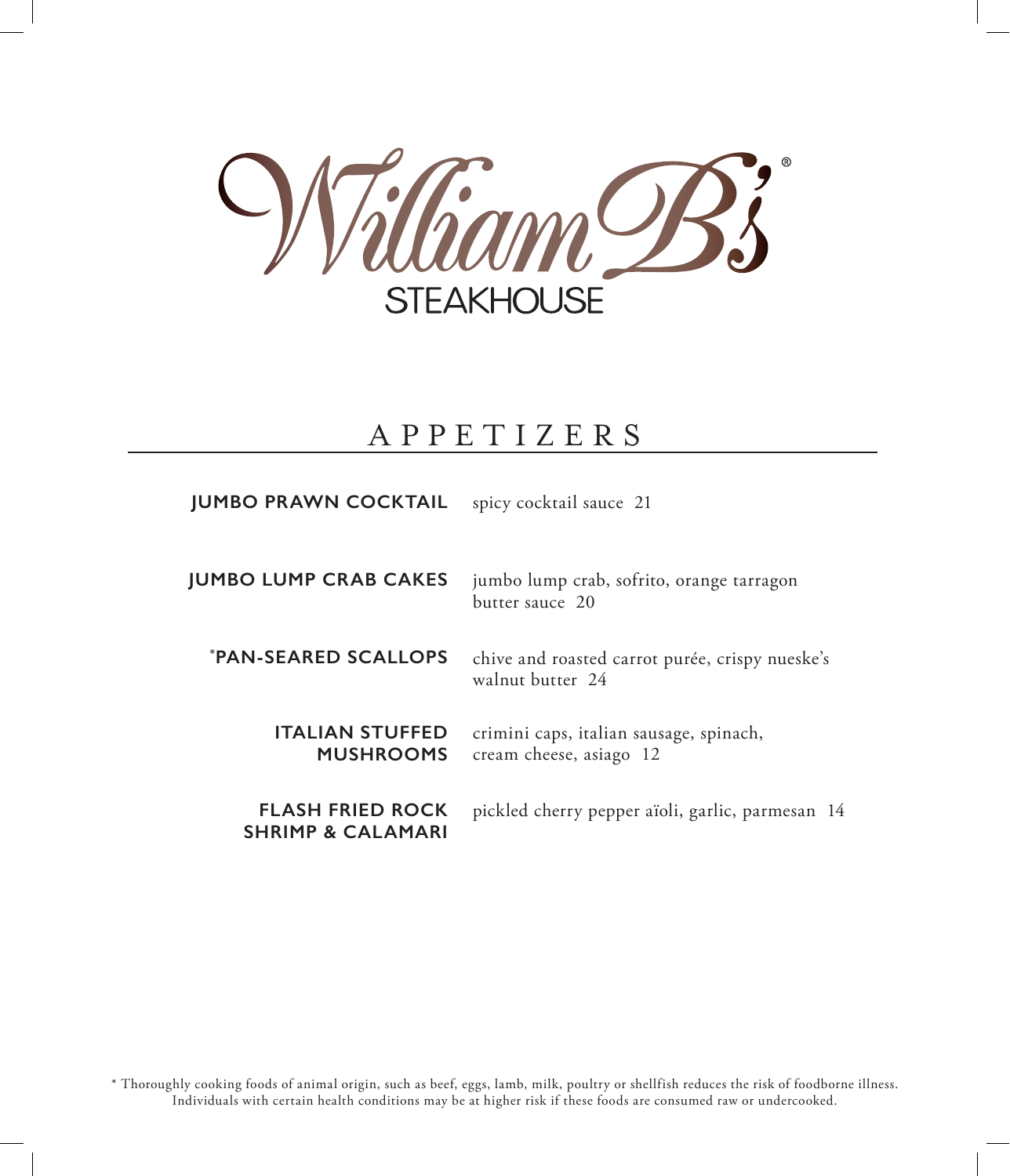# SALADS

|                          | <b>HOUSE</b> boston bibb lettuce, radicchio, crisp cucumber,<br>vine-ripened tomatoes 7    |
|--------------------------|--------------------------------------------------------------------------------------------|
| <b>CAESAR</b>            | chopped romaine, creamy caesar dressing,<br>parmesan tuile 10                              |
| <b>LLIAM B'S "WEDGE"</b> | iceberg heart, maytag bleu cheese, smoked<br>neuske's bacon, avocado, tomato, red onion 11 |
| <b>CHOPPED SALAD</b>     | house blended greens, seasonal vegetables,<br>cucumbers, tomatoes, avocado, egg 9          |

#### SOUPS

rich beef broth, caramelized onions, dry sack sherry, emmenthaler 9 **FRENCH ONION SOUP GRATINÉE**

fresh seasonal ingredients 10 **SOUP OF THE DAY**

\* Thoroughly cooking foods of animal origin, such as beef, eggs, lamb, milk, poultry or shellfish reduces the risk of foodborne illness. Individuals with certain health conditions may be at higher risk if these foods are consumed raw or undercooked.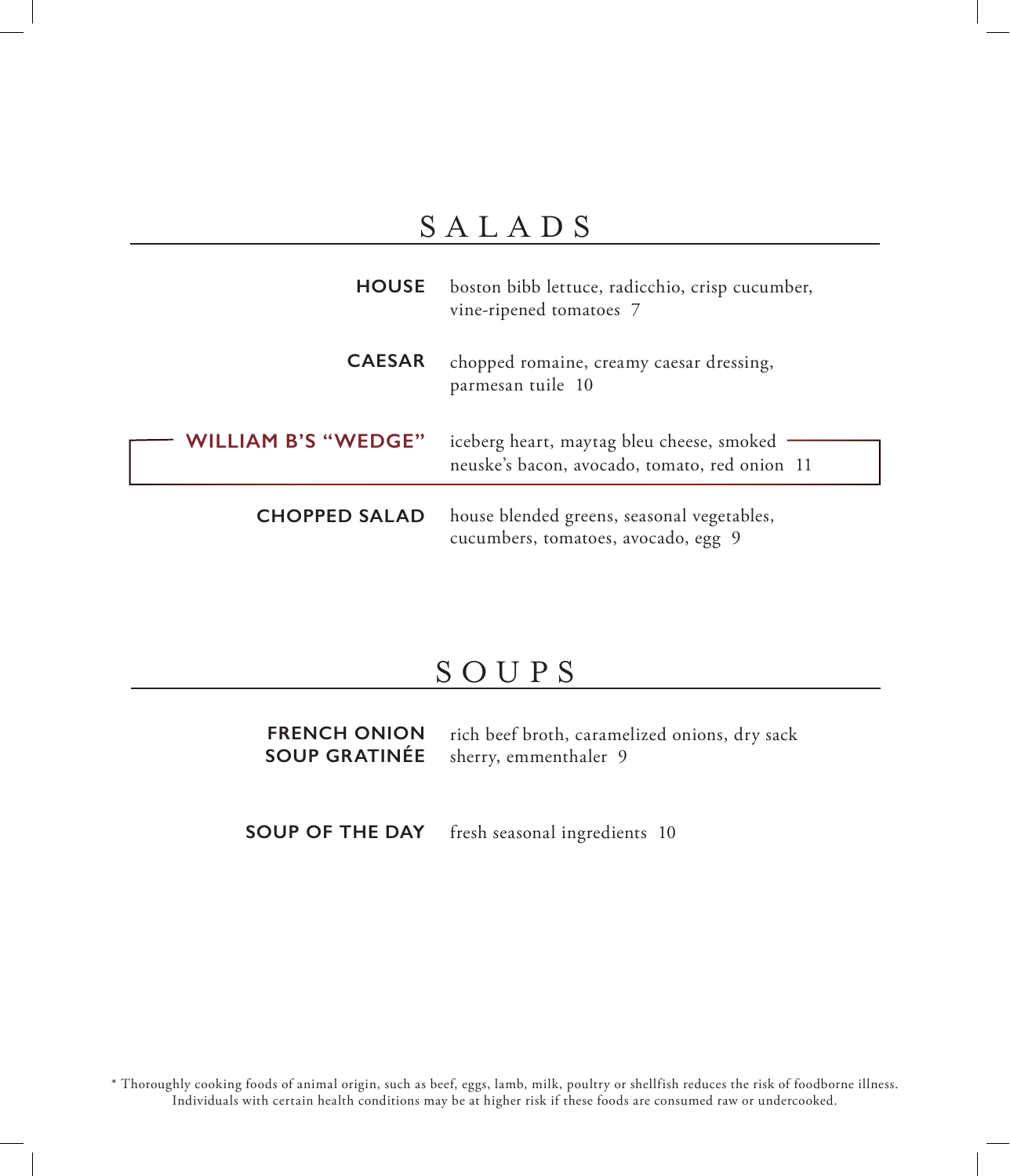## LAND

| <b>CHICKEN BREAST "OSCAR"</b> crispy parmesan chicken, king crab, grilled asparagus,<br>béarnaise 32 |
|------------------------------------------------------------------------------------------------------|
|                                                                                                      |

**\* GRILLED RACK OF LAMB "NICOISE"** fresh garden beans, fingerling potatoes, egg, kalamata olives, demi-glace 51

## CHEF'S SELECTIONS

filet mignon, cold-water lobster tail 10oz 78 | 7oz 68 **\* SURF AND TURF**

Filet and crab stuffed shrimp, orange tarragon butter sauce 10oz 70 | 7oz 60 **\* FILET AND STUFFED SHRIMP**

**\* SEAFOOD BUCATINI**

Lobster, sauteed shrimp and mussels, andouille sausage, sweet onion, bucatini pasta tossed in a light clam cream sauce served with garlic bread 52

#### SEA

| <i><b>*SEARED ORA KING SALMON</b></i> | rock shrimp scampi, herbed risotto, haricots verts,<br>lemon sabayon 29 |
|---------------------------------------|-------------------------------------------------------------------------|
| THAI STYLE CHILEAN SEA BASS           | pei mussels, jasmine rice, cucumber salad 36                            |
| <b>YELLOW PERCH</b>                   | brown butter caper sauce, fingerling coins,<br>broccoli rabe 29         |

\* Thoroughly cooking foods of animal origin, such as beef, eggs, lamb, milk, poultry or shellfish reduces the risk of foodborne illness. Individuals with certain health conditions may be at higher risk if these foods are consumed raw or undercooked.